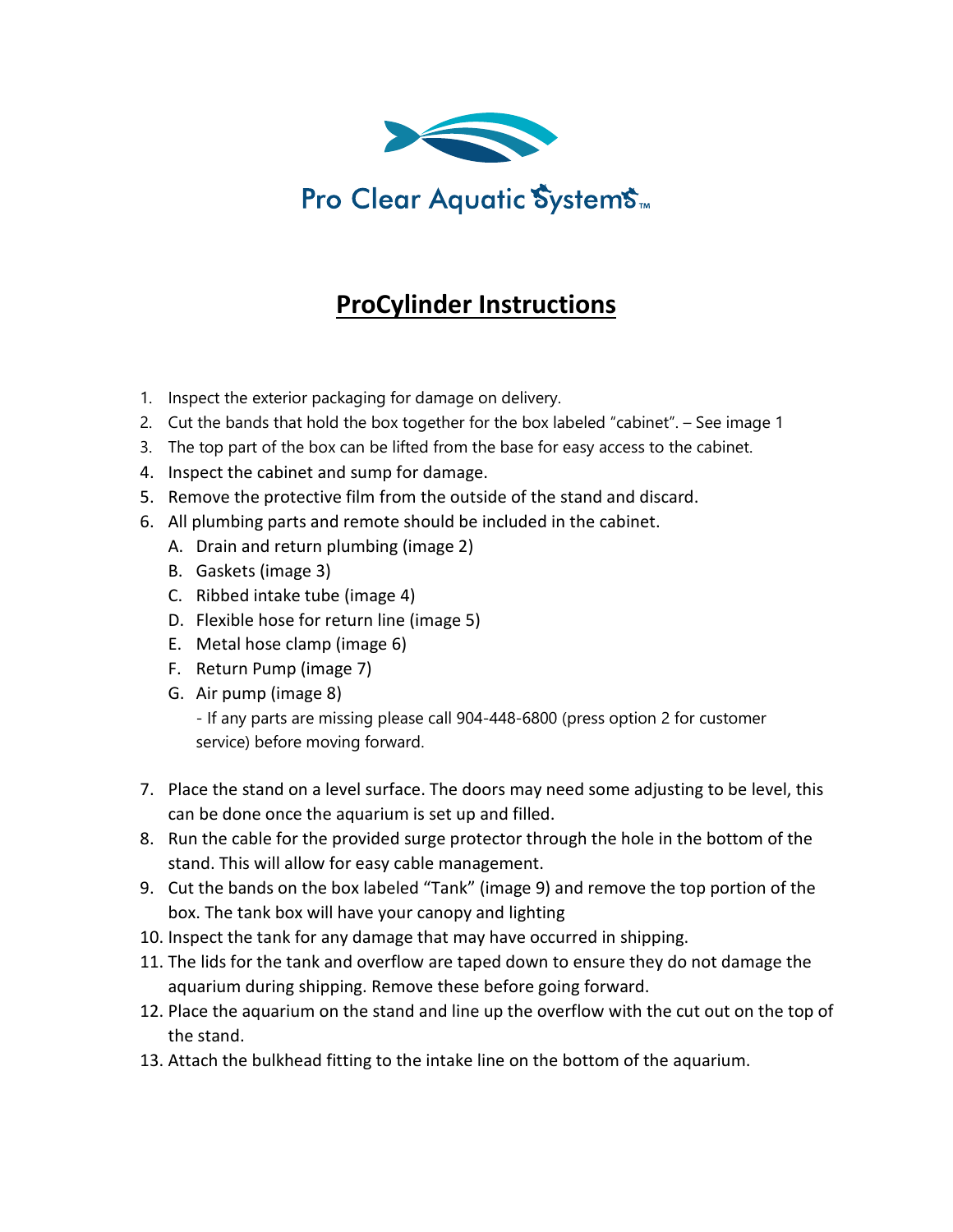- 14. Place the Ribbed tubing (see image 4) in the square channel in the back of the sump (image 10). Slip one of the hose clamps (see image 6) over the ribbed tubing, slide the ribbed tubing over the intake line from the aquarium.
- 15. Connect the return line plumbing to the return bulkhead under the aquarium.
- 16. Using the flexible hose provided and a hose clamp, connect the flex hose to the return plumbing and tighten the hose clamp for a snug kit.
- 17. Connect your return pump to the flex hose in the front most compartment.



## Image 2 (Return and Drain Plumbing)



Image 3 (Gaskets)



Image 4 (Ribbed Intake tube)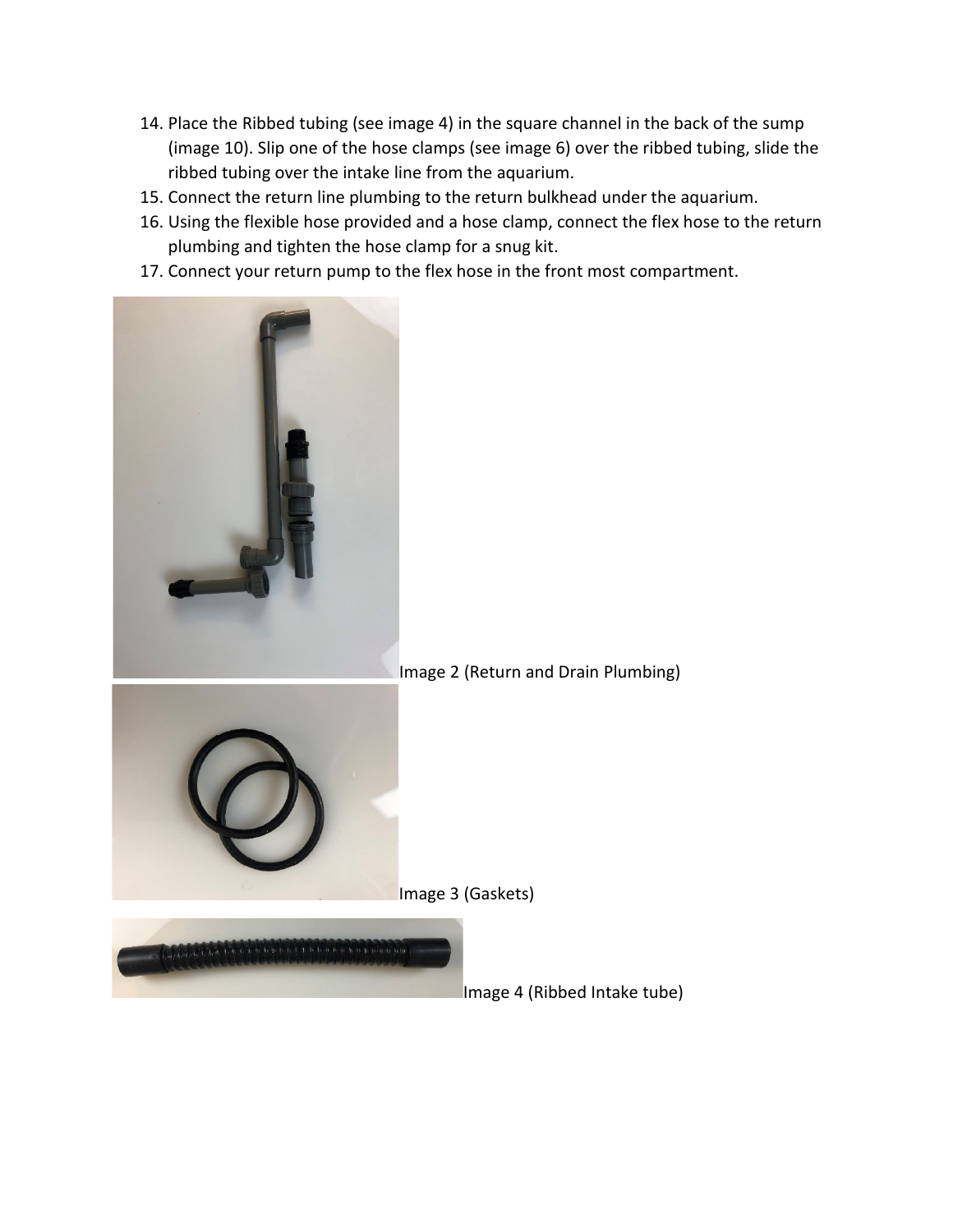

Image 5 (Flexible hose for return line)



Image 6 (Metal Hose Clamp)



Image 7 (Return Pump)